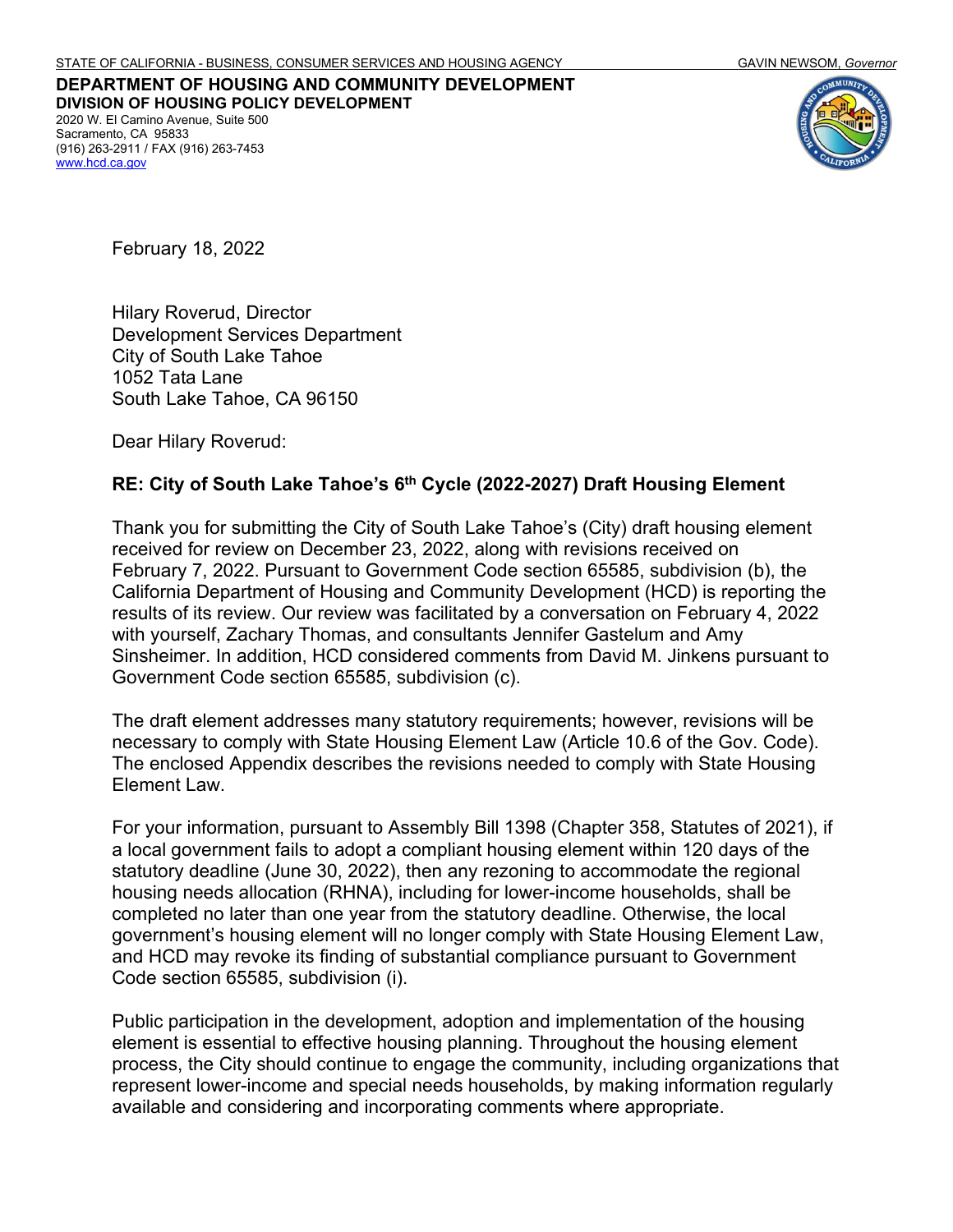Hilary Roverud, Director Page 2

Several federal, state, and regional funding programs consider housing element compliance as an eligibility or ranking criteria. For example, the CalTrans Senate Bill (SB) 1 Sustainable Communities grant the Strategic Growth Council and HCD's Affordable Housing and Sustainable Communities programs; and HCD's Permanent Local Housing Allocation consider housing element compliance and/or annual reporting requirements pursuant to Government Code section 65400. With a compliant housing element, the City meets housing element requirements for these and other funding sources.

For your information, some general plan element updates are triggered by housing element adoption. HCD reminds the City to consider timing provisions and welcomes the opportunity to provide assistance. For information, please see the Technical Advisories issued by the Governor's Office of Planning and Research at: [http://opr.ca.gov/docs/OPR\\_Appendix\\_C\\_final.pdf](http://opr.ca.gov/docs/OPR_Appendix_C_final.pdf) and [http://opr.ca.gov/docs/Final\\_6.26.15.pdf.](http://opr.ca.gov/docs/Final_6.26.15.pdf)

HCD appreciates the hard work and dedication of yourself, Zachary Thomas, and consultants Jennifer Gastelum and Amy Sinsheimer during the review. We are committed to assist the City in addressing all statutory requirements of State Housing Element Law. If you have any questions or need additional technical assistance, please contact Hillary Prasad, of our staff, at Hillary. Prasad@hcd.ca.gov.

Sincerely,

Fixy Dy

Paul McDougall Senior Program Manager

**Enclosure**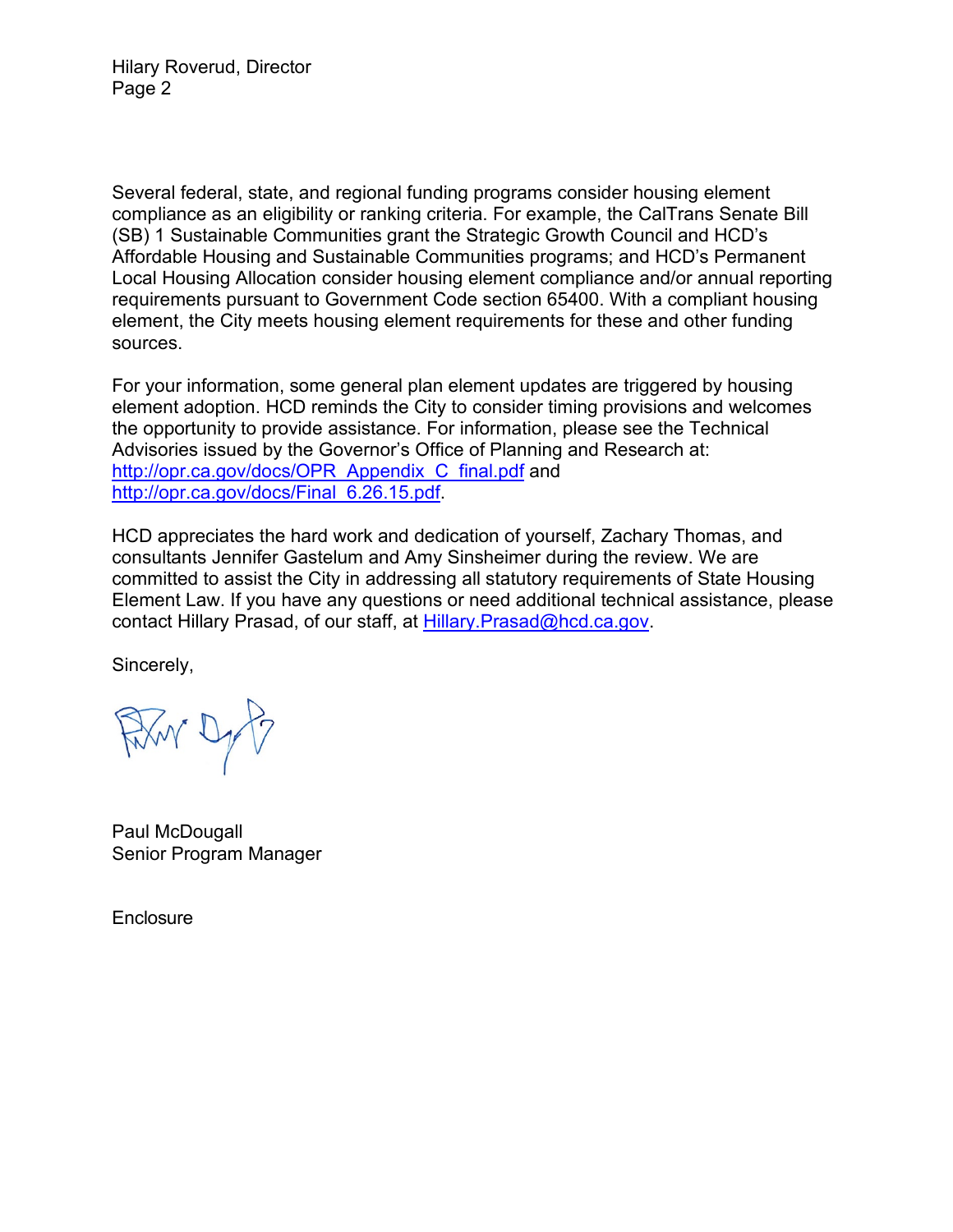## **APPENDIX CITY OF SOUTH LAKE TAHOE**

The following changes are necessary to bring the City's housing element into compliance with Article 10.6 of the Government Code. Accompanying each recommended change, we cite the supporting section of the Government Code.

Housing element technical assistance information is available on HCD's website at [http://www.hcd.ca.gov/community-development/housing-element/housing-element-memos.shtml.](http://www.hcd.ca.gov/community-development/housing-element/housing-element-memos.shtml) Among other resources, the housing element section contains HCD's latest technical assistance tool, *Building Blocks for Effective Housing Elements (Building Blocks),* available at <http://www.hcd.ca.gov/community-development/building-blocks/index.shtml> and includes the Government Code addressing State Housing Element Law and other resources.

## **A. Housing Needs, Resources, and Constraints**

1. *Affirmatively further[ing] fair housing in accordance with Chapter 15 (commencing with Section 8899.50) of Division 1 of Title 2…shall include an assessment of fair housing in the jurisdiction. (Gov. Code, § 65583, subd. (c)(10)(A).)*

Disparities in Access to Opportunity: While the element includes some data on disparities in access to opportunity, it must provide additional information. Specifically, the element must analyze education access and whether there are policies, practices, or investments to promote access to proficient schools. For example, the element could evaluate educational opportunities relative to other components of the assessment of fair housing (e.g., segregation and integration, disproportionate housing needs).

Disproportionate Housing Needs including Displacement: While the element provides some data on disproportionate need, additional analysis is needed. The element must include a local analysis on how overcrowding in the City is related to the other components of the assessment of fair housing. In addition, the element should include a regional analysis on overcrowding and substandard housing. The element could also tie data from the housing conditions survey, housing issues hotline and SRO and multifamily inspections to the analysis on housing conditions. The element should also include an analysis on how the need of persons experiencing homelessness relates to other affirmatively furthering fair housing (AFFH) findings and analyze the effect on protected groups. Furthermore, the element should include an analysis of displacement relative to the region and describe where existing affordable units are located within the City. The element should also describe whether there is disinvestment in areas identified as lower income and segregated. Lastly, the element should examine displacement relative to disaster and impacts on protected groups (e.g., fire and flooding).

Sites Inventory: While the element includes some discussion of sites by income group and area, it should include additional discussion to better formulate policies and programs. For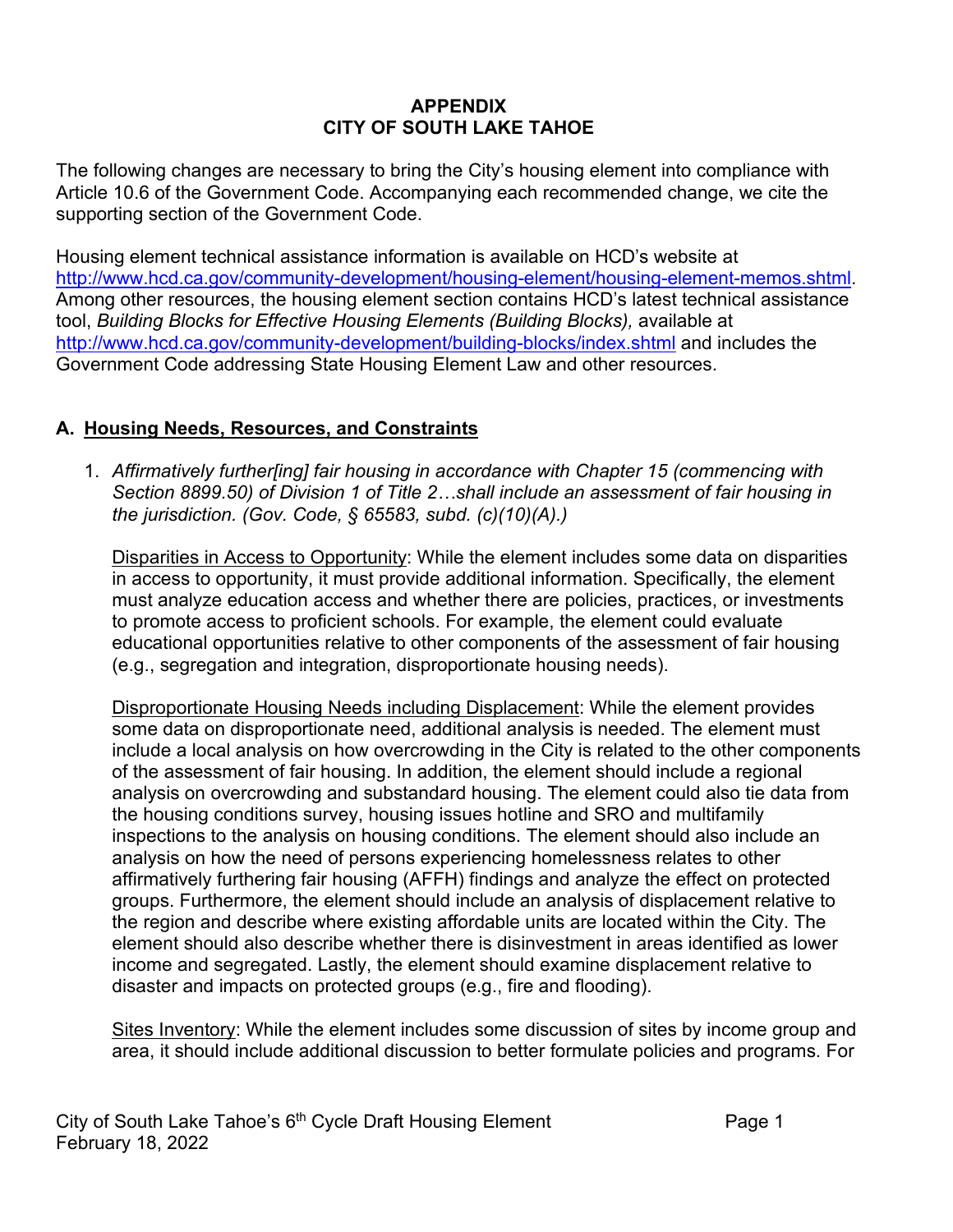example, the element could address the lack of sites identified to accommodate housing for lower-income households in the central area. Also, the element should address the impact of identified sites on existing patterns such as examining sites relative to existing affordable housing developments. The element should also discuss whether the distribution of sites improves or exacerbates conditions. If sites exacerbate conditions, the element should identify further program actions that will promote more inclusive communities such as identifying new opportunities (regardless of regional housing needs allocation (RHNA)) for housing affordable to lower-income households in higher income areas.

Contributing Factors: While table 4-46 lists contributing factors based on the AFFH analysis, it should prioritize the contributing factors.

Goals, Priorities, Metrics, and Milestones: The element must add or modify programs based on a complete analysis, including metrics and milestones as appropriate. In addition, while many of the programs in the element include metrics, some programs should be revised to explicitly AFFH by targeting appropriate areas. For example, Programs 2-1 (Pursue State and Federal Funds), 2-2 (Partnerships for Workforce Housing) and 2-6 (Assist Nonprofit Housing Developers) could target areas or neighborhoods of higher need and higher resource areas. Other examples include Programs 3-1 (Rehabilitation Loans), 3-5 (Preservation of Housing Conditions) and 3-8 (Multifamily Acquisition and Rehabilitation). Finally, Program 5-1 (Fair Housing) should be revised with metrics.

2. *An inventory of land suitable and available for residential development, including vacant sites and sites having realistic and demonstrated potential for redevelopment during the planning period to meet the locality's housing need for a designated income level, and an analysis of the relationship of zoning and public facilities and services to these sites. (Gov. Code, § 65583, subd. (a)(3).)*

Sites Inventory: In Appendix A, parcels 023-231-003, 023-381-001, and 031-290-12 list a higher number of units than the identified developable acreage would allow given the realistic capacity assumptions. The element must revise or clarify the calculation of unit capacity on the identified sites. In addition, the sites analysis states that the number of units allowed per site are rounded down to the nearest whole number while the calculation in the sites inventory rounds up to the nearest whole number. The element must be revised to address these discrepancies related to unit capacity. Lastly, the element must clarify whether the identified developable acreage accounts for 30 percent lot coverage while calculating unit capacity of sites zoned for moderate income.

Realistic Capacity: While the element provides some description of realistic capacity assumptions, it must describe the realistic capacity assumptions for units allocated toward meeting the moderate income RHNA. The element must clarify whether the realistic capacity analysis for sites outside of the community plans apply to all income groups. While the element includes Table 4-48 with representative projects, many of the projects listed have lower buildout than what is assumed in the realistic capacity analysis,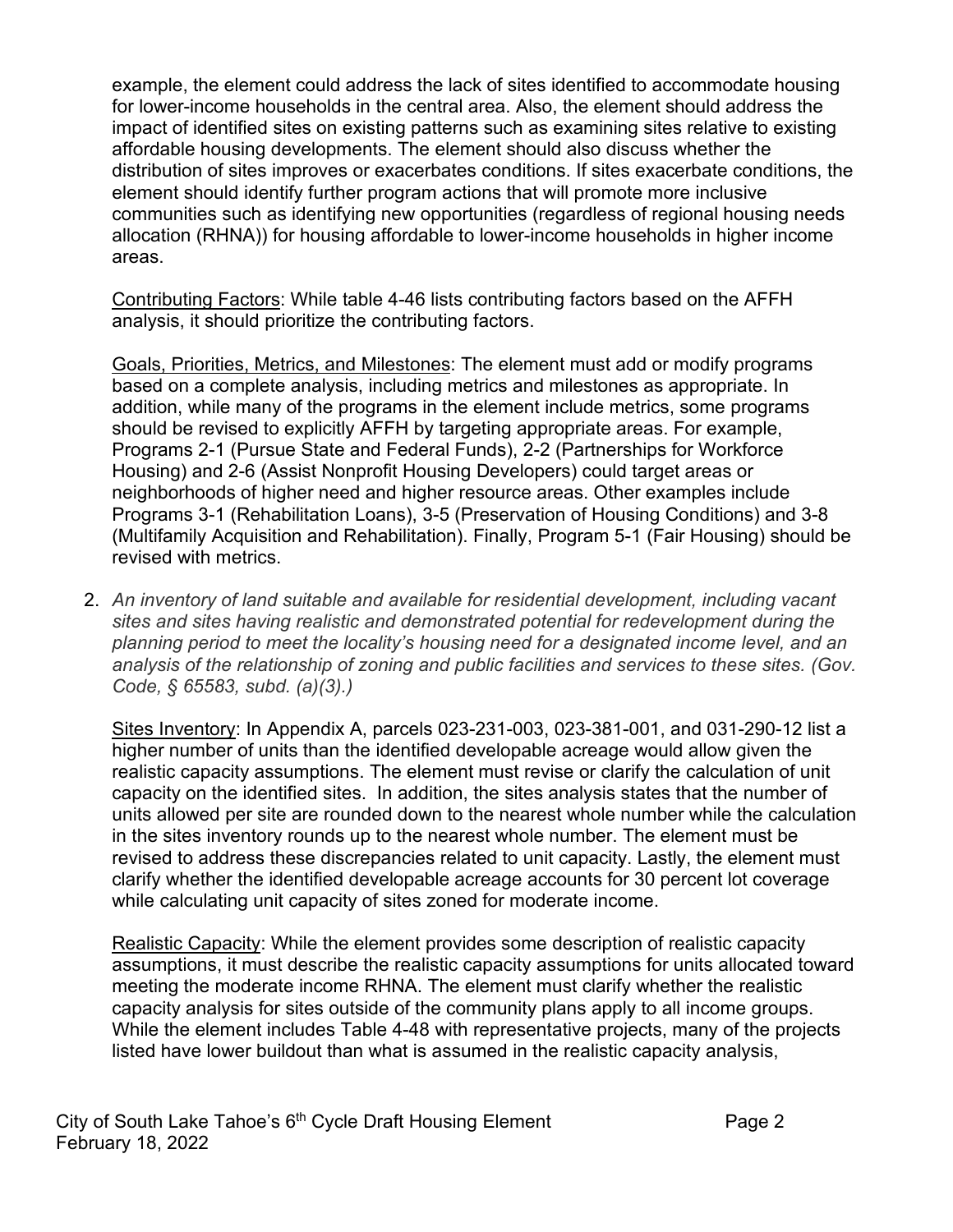especially the projects that included units for lower-income households. The element must add additional projects to support realistic capacity assumptions or revise assumptions to meet recent development examples.

In addition, the element includes sites with zoning that allows 100 percent nonresidential uses and indicates some residential projects have been built in these zones, but is should also evaluate the likelihood for residential uses. To demonstrate the likelihood for residential development in nonresidential zones, the element could describe any performance standards mandating a specified portion of residential and any factors increasing the potential for residential development such as incentives for residential use, and residential development trends in the same nonresidential zoning districts.

Suitability of Nonvacant Sites: The element lists one site as underutilized but should also describe the use sufficiently to facilitate analysis and demonstrate redevelopment potential in the planning period based on factors such as indicators of use turnover (e.g., expiring lease, interest in development, age and condition of structure, allowable versus existing floor area ratio(FAR)).

Accessory Dwelling Units (ADU): The element indicates the City modified its zoning code to ease barriers to the development of ADU's. However, after a cursory review of the City's ordinance, HCD discovered several areas which were not consistent with State ADU Law. This includes, but is not limited to, prescribing junior accessory dwelling units (JADUs) have to be a conversion of a bedroom, JADU deed restrictions, and limiting the number of bedrooms, among others. HCD will provide a complete listing of ADU noncompliance issues under a separate cover. As a result, the element should add a program to update the City's ADU ordinance to comply with State law.

Zoning for a Variety of Housing Types (Emergency Shelters): The housing element must demonstrate the permit processing, development, and management standards for emergency shelters are objective and encourage and facilitate the development of, or conversion to, emergency shelters. In addition, emergency shelters must only be subject to the same development and management standards applicable to residential or commercial development within the same zone except for those standards prescribed by statute. The element must list out the findings and standards for emergency shelters and describe whether it complies with the parking requirements in AB 139. The element must analyze these requirements for constraints and add a program as appropriate.

3. *An analysis of potential and actual governmental constraints upon the maintenance, improvement, or development of housing for all income levels, including the types of housing identified in paragraph (1) of subdivision (c), and for persons with disabilities as identified in the analysis pursuant to paragraph (7), including land use controls, building codes and their enforcement, site improvements, fees and other exactions required of developers, and local processing and permit procedures... (Gov. Code, § 65583, subd. (a)(5).)*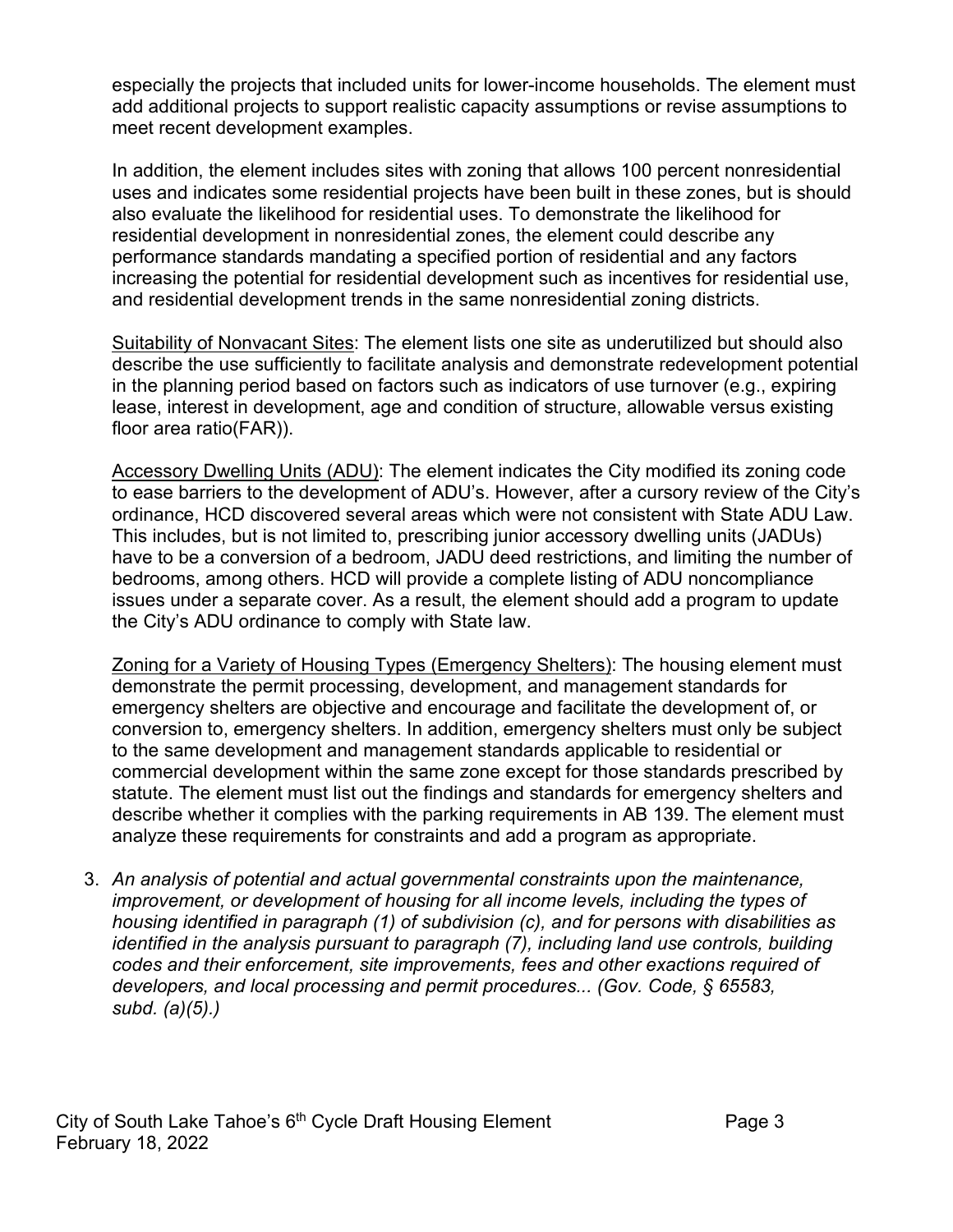Fees and Exaction: The element concluded that the total fees required for development are high, it must identify programs and actions to help mitigate the identified constraint. In addition, the element must describe the approval process and requirements for fee waivers for nonprofit developers.

Local Processing and Permit Procedures: While the element describes the processing and permit procedures for both the Tahoe Regional Planning Agency (TRPA) and the City, it should clarify whether approval of an "S" permit is required from both the City and TRPA. In addition, it should clarify whether the process of approval is separate and whether there are different requirements. The element must also describe whether there is other process or permit procedures that are required by the City in addition to the TRPA requirements. The element should describe the process to approve allowed and special uses. In addition, the element should describe the approval process for multifamily developments of more than four units including the review findings and procedures. Lastly, the element should estimate the time for typical single- and multi-family developments, including all steps listed in the element (neighbor notifications, public hearings, and issuing of permits). It should also clarify whether the estimated timing is for both single family and multifamily developments.

Design Review and Site Plans: The element must describe and analyze the design review and site plan guidelines and process, including approval procedures and decision-making criteria, for their impact as potential constraints on housing supply and affordability. For example, the analysis could describe required findings and discuss whether objective standards and guidelines improve development certainty and mitigate cost impacts. The element must demonstrate this process is not a constraint or it must include a program to address this permitting requirement, as appropriate. In addition, the element must clarify whether by-right uses require TRPA approval and design review.

On/Off-Site Improvements: The element must identify curbing requirements and circulation improvements and analyze their impact as potential constraints on housing supply and affordability.

Constraints on Housing for Persons with Disabilities: The element must include an analysis of zoning, development standards, building codes, and process and permit procedures as potential constraints on housing for persons with disabilities. For example, the analysis must describe any zoning code definitions of family and any spacing or concentration requirements for housing for persons with disabilities.

4. *An analysis of potential and actual nongovernmental constraints upon the maintenance, improvement, or development of housing for all income levels, including the availability of financing, the price of land, the cost of construction, the requests to develop housing at densities below those anticipated in the analysis required by subdivision (c) of Government Code section 65583.2, and the length of time between receiving approval for a housing development and submittal of an application for building permits for that housing development that hinder the construction of a locality's share of the regional housing need in accordance with Government Code section 65584... (Gov. Code, § 65583, subd. (a)(6).)*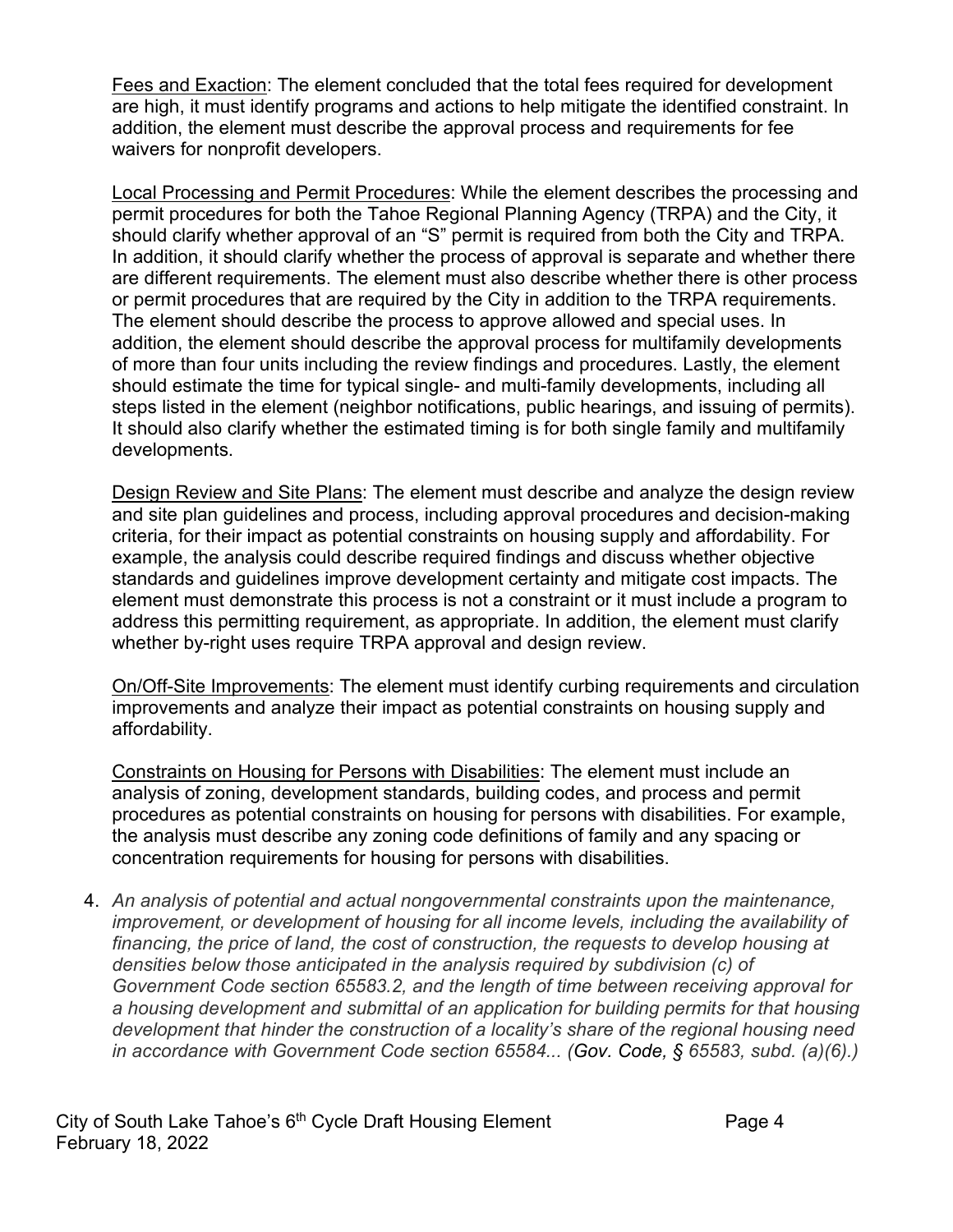Developed Densities and Permit Times: The element must be revised to include analysis of requests to develop housing at densities below those anticipated, and the length of time between receiving approval for a housing development and submittal of an application for building permits that potentially hinder the construction of a locality's share of the regional housing need.

# **B. Housing Programs**

1. *Include a program which sets forth a schedule of actions during the planning period, each with a timeline for implementation, which may recognize that certain programs are ongoing, such that there will be beneficial impacts of the programs within the planning period, that the local government is undertaking or intends to undertake to implement the policies and achieve the goals and objectives of the housing element through the administration of land use and development controls, the provision of regulatory concessions and incentives, and the utilization of appropriate federal and state financing and subsidy programs when available. The program shall include an identification of the agencies and officials responsible for the implementation of the various actions. (Gov. Code, § 65583, subd. (c).)*

To have a beneficial impact in the planning period and address the goals of the housing element, programs should have specific commitment and discrete timelines for implementation. Program that must be revised include

- Program 1-1 (Mixed-Use Development) should be revised with a discrete timeline for creating additional incentives.
- Program 1-2 (Development of Substandard/Underutilized Sites) should be revised with annual updates.
- Program 1-4 (Using Local Incentives) should be revised to include annual outreach to developers and provide timing of when basin wide regulations will be amended.
- Program 1-6 (Clarify How Residential-Care Facilities are Allowed Under State Law) should revise the timing of implementation to occur earlier in the planning period.
- Program 1-7 (Small Lot Consolidation) should include proactive outreach to developers as well as describe which incentives will be approved.
- Program 2-3 (Inter-Jurisdictional Cooperation for Housing) should commit to implement strategies with discrete timing based on the results from the interjurisdictional meetings and coordination.
- Program 2-4 (Analysis of Federal and State Lands) should be revised to include timing and outreach and coordination with federal and state agencies.
- Program 2-5 should explicitly commit to make appropriate adjustment to implement provisions consistent with State Density Bonus Law (Gov. Code, § 65915.) as noted on page 4-167.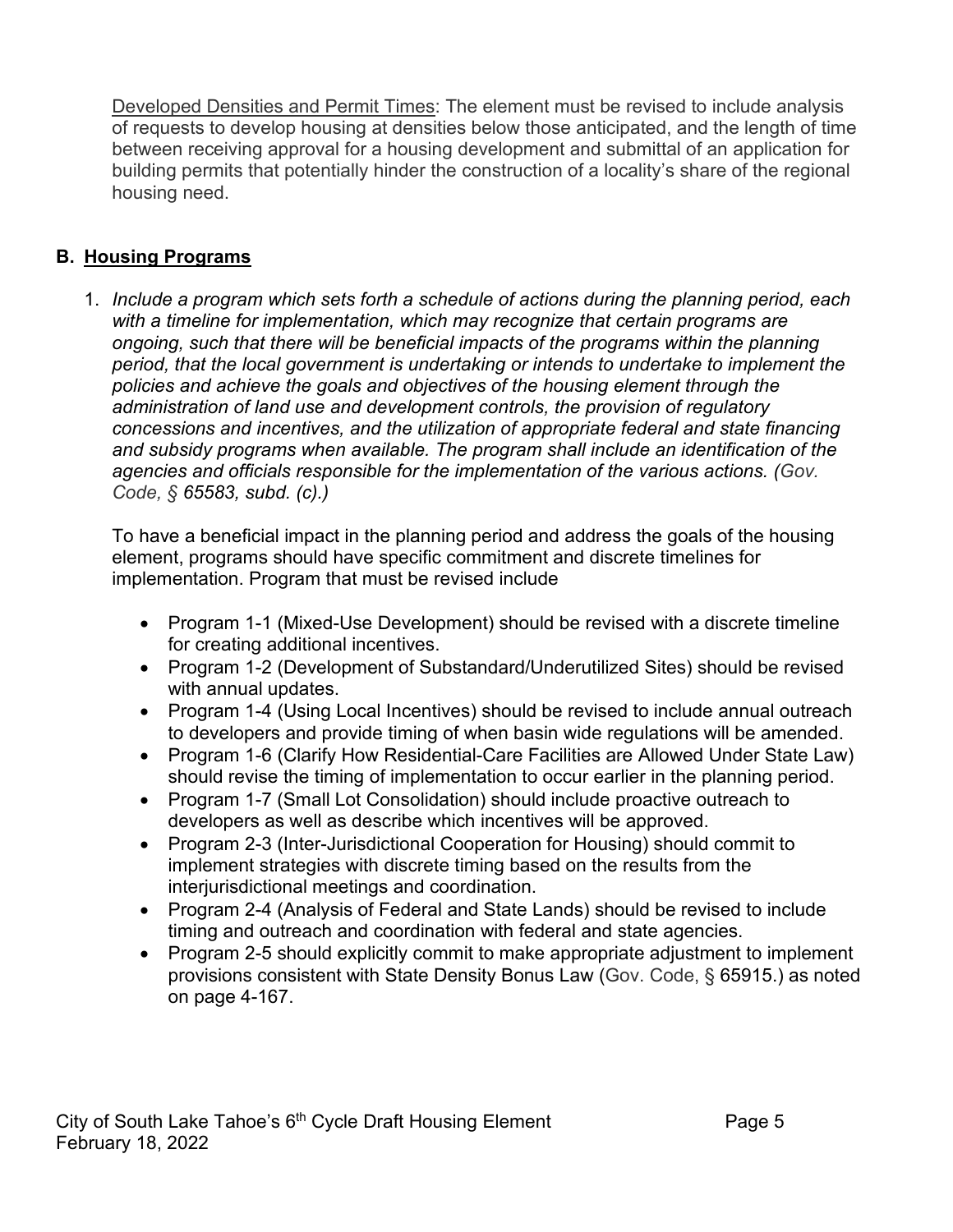- Program 2-7 (Homebuyer Assistance Program Administration Partnering) should take steps beyond "initiate" and commit to establish a program to provide homebuyer assistance.
- Program 2-8 (Mitigate of TRPA Regulations) should include discrete timing (e.g., by 2024) to complete amendments instead of "the goal of achieving some of them every year".
- Program 2-12 (Inter-Agency Housing Program Coordination): The Program should include proactive outreach to developers once sites are identified.
- Program 3-1 (Rehabilitation Loan Program Administration Partnering) must clarify the specific timing of implementation after the program is established and consider higher numerical targets.
- Program 3-8 (Multifamily Acquisition and Rehabilitation Program) must provide a specific implementation date of when the program will be established.
- Program 4-1 (Reasonable Accommodation and Land Coverage) should include timing earlier in the planning period as it is a carryover program from the last housing element.
- Program 4-2 (Family Housing) should include proactive outreach with discrete timing (e.g., annually).
- Program 4-3 (Employee Housing Act Compliance) must be revised to move up the timing of the program as it is a carryover program from the last housing element cycle.
- Program 4-4 (Special Needs Housing) should include proactive outreach with developers and service providers to identify and pursue development opportunities with discrete timing (e.g., annually).
- 2. *Identify actions that will be taken to make sites available during the planning period with appropriate zoning and development standards and with services and facilities to accommodate that portion of the city's or county's share of the regional housing need for each income level that could not be accommodated on sites identified in the inventory completed pursuant to paragraph (3) of subdivision (a) without rezoning, and to comply with the requirements of Government Code section 65584.09. Sites shall be identified as needed to facilitate and encourage the development of a variety of types of housing for all income levels, including multifamily rental housing, factory-built housing, mobilehomes, housing for agricultural employees, supportive housing, single-room occupancy units, emergency shelters, and transitional housing. (*Gov. Code, § *65583, subd. (c)(1).)*

As noted in Finding A2, the element does not include a complete site analysis; therefore, the adequacy of sites and zoning were not established. Based on the results of a complete sites inventory and analysis, the City may need to add or revise programs to address a shortfall of sites or zoning available to encourage a variety of housing types.

3. *Address and, where appropriate and legally possible, remove governmental and nongovernmental constraints to the maintenance, improvement, and development of housing, including housing for all income levels and housing for persons with disabilities. The program shall remove constraints to, and provide reasonable accommodations for*